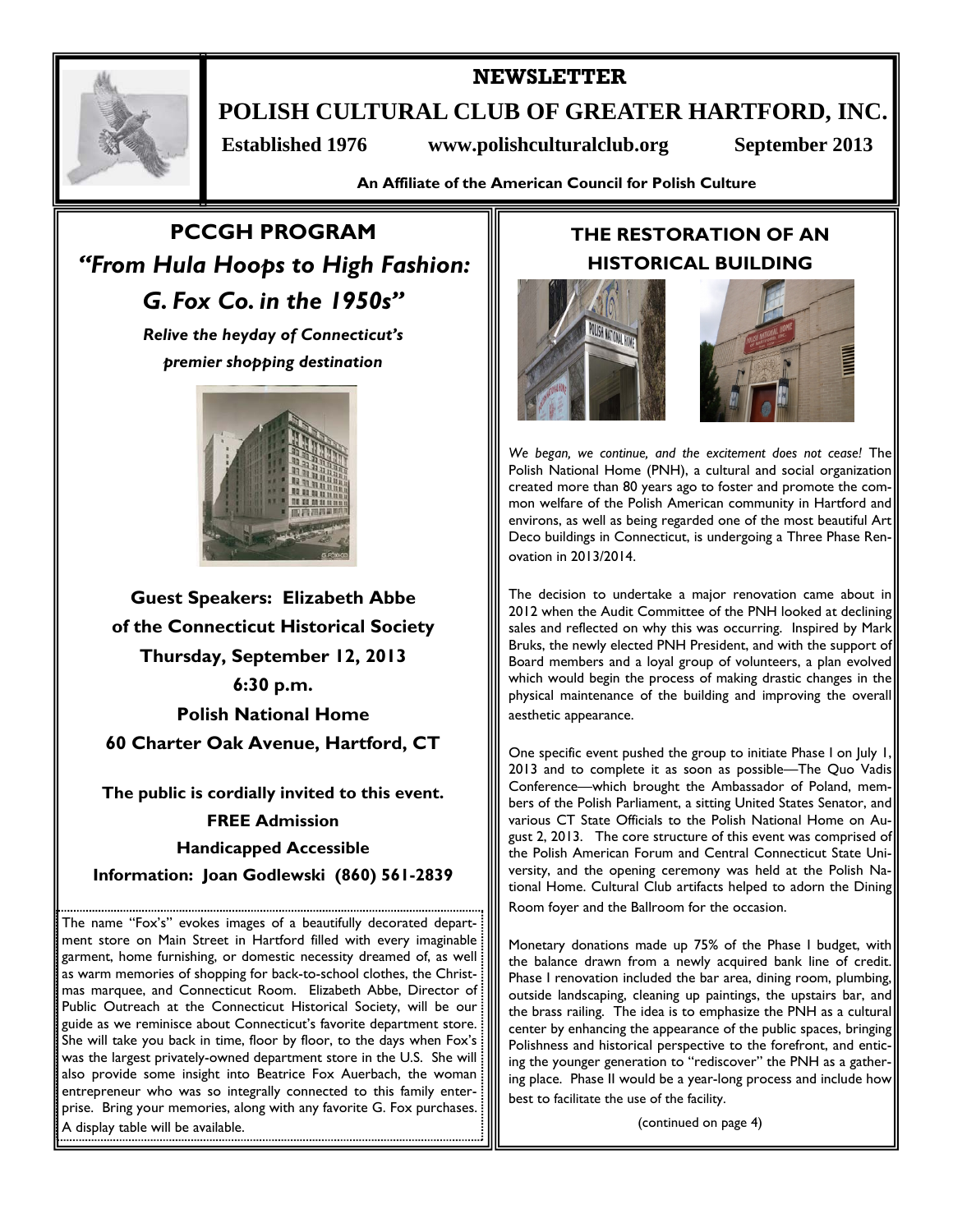

### *Page 2* **NEWSLETTER**

#### **PRESIDENT'S MESSAGE**

Dear Members:

Summer is not over yet and there is plenty of time to enjoy yourselves, but please keep in mind that our Club needs to continue its work in making plans for the coming months and passing along Polish culture and spirit.

We start by telling you that the Polish National Home restoration program is well underway and the bar area and dining room are now completed and look beautiful. If you have not been there recently, stop in for lunch and enjoy the bright warm comfort of the Home.

To further bring you to the PNH, our next cultural event is a program on September 12, 2013 called "From Hula Hoops to High Fashion: G. Fox in the 1950s." with speaker Elizabeth Abbe, Director of Public Outreach of the Connecticut Historical Society. Please refer to the flyer and newsletter for further information and plan to join us for a nostalgic trip to a Hartford institution of past years.

October, Polish Heritage Month, is fast approaching. It is also a reminder that it is time to prepare for pierogi making on Saturday, September 14 and October 5. Please notify Pat Archie if you plan to attend: (860) 289-8583. It is a lot of fun and a good way to socialize with fellow club members. We also look forward to our November Annual Meeting and Turkey Raffle, Szopka Festival held the first Sunday after Thanksgiving, and the beautiful Wigilia celebration which concludes our events for the calendar year. The latter is a particularly appropriate way to express thanks for what we have and to celebrate the friendship of our Club members as family.

So . . . there is a lot to prepare for and we need your assistance. Please support these functions, and keep the Polish spirit flying high! Thank you all.

Clifford Archie and Anna-Mae Maglaty, Co-Presidents

#### **MEMBERSHIP NEWS**

Condolences to **Mary Mazurek Heslin** on the loss of her son, Thomas Heslin, in a tragic accident.

It is with great sadness that we bid a sorrowful farewell to **Irene Dylag** who passed away on May 15, 2013. Irene was a very effective worker in the vineyards of the PCCGH. She is especially remembered as Chair of the Boutique Room at: the ACPC national convention held in Hartford in 2009. We will miss her. Rest in peace, Irene.

Get well wishes to **Mary Mazurek Heslin** who is recovering from a fall and subsequent surgery. She is doing well.

#### **MEET OUR 2013 SCHOLARSHIP RECIPIENTS**



L. to R.: Magdalena Lenczewski, Felicia Woron, Matthew Wlaz.







Tyler Whitesell Matthew Whitesell Sylwia Danowski

On Thursday, June 20, 2013, the PCCGH presented six outstanding students with the Jennie Marconi-Javorski Scholarship Award of \$1,000.00 each. The recipients were:

Sylwia Danowski, daughter of Ewa Rosel of Vernon, a graduate of Rockville High School not able to be present, who will major in Animal Science at the University of Connecticut. Magdalena Lenczewski, daughter of Anna and Jan Lenczewski, a graduate of Northwest Catholic High School, who will attend the University of Vermont to major in Animal Science. Twin brothers Matthew and Tyler Whitesell, sons of Christina and David Whitesell and grandsons of Clifford and Patricia Archie, were not able to attend the event, but they created a video of acceptance and appreciation. Both are recent graduates of East Hartford High School. Matthew will major in Engineering at the University of Virginia and Tyler will major in Mathematics at Clark University. Matthew Wlaz, son of Teresa and Andrzej Wlaz, a graduate of Wethersfield High School, will attend the University of Connecticut majoring in Accounting. The sixth recipient, Felicia Woron, daughter of Julia and Thomas Woron of East Hartford, a graduate of Loomis Chaffee School, will attend the University of Chicago with an undecided major. Following the presentations, strawberry shortcake was enjoyed by all.

|         | <b>NEWSLETTER STAFF</b> |                                      |
|---------|-------------------------|--------------------------------------|
| Editor: | <b>Frances Pudlo</b>    | $(f_{\text{pudlo}}(Q_{\text{pdu}}))$ |

**Assistant Editor: Anna-Mae Maglaty** 

**Staff: Carol Bogon Phelan, Nancy Yiznitsky**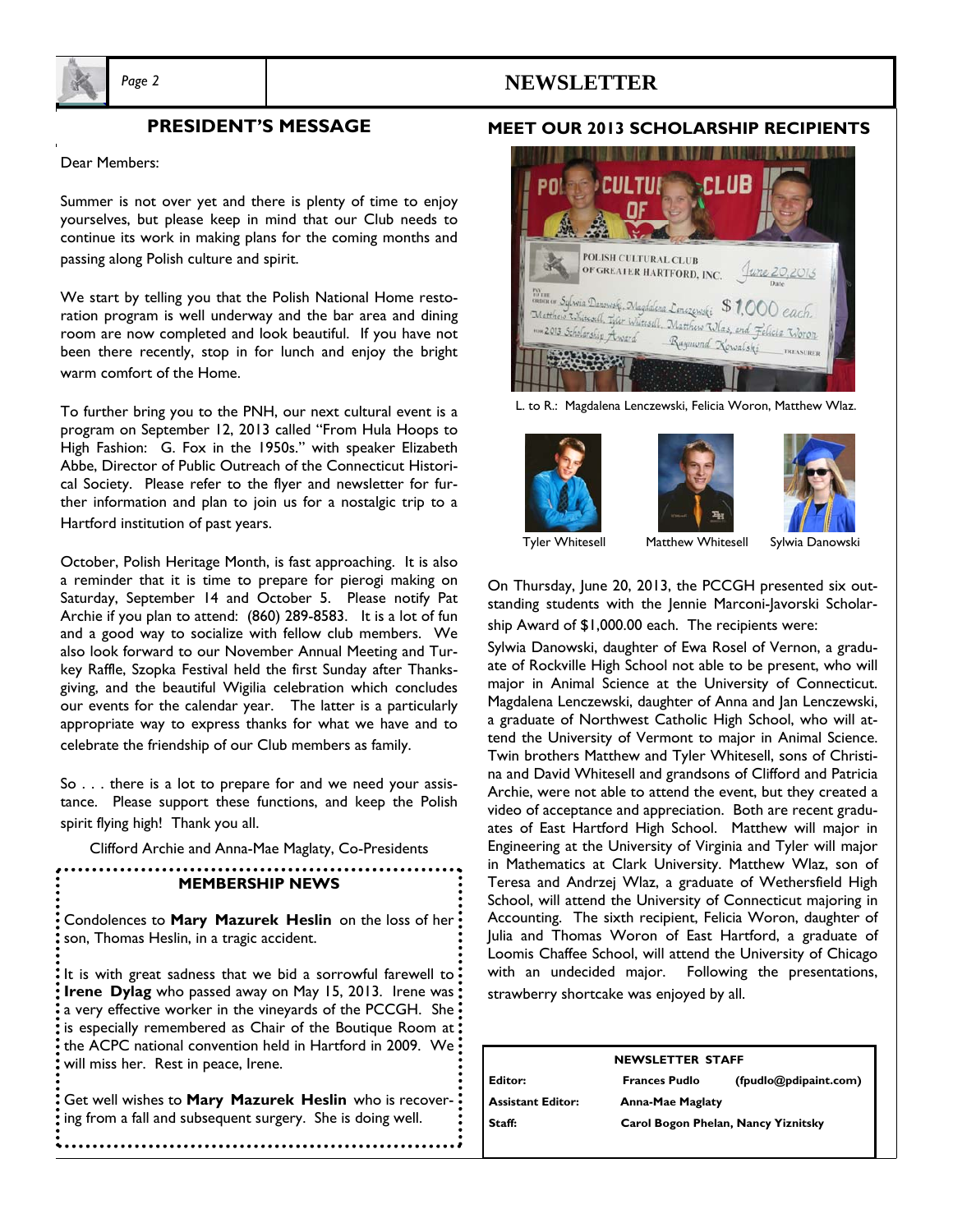### **Polish Cultural Club of Greater Hartford, Inc.** *Page 3*

### **DO YOU KNOW . . . WHY THE KOSCIUSZKO SQUADRON 303 WAS SO SUCCESSFUL?**

That question is often asked about the famous squadron of Polish aviators that fought in the Battle of Britain. Squadron 303, the Kosciuszko Squadron, had the highest kill rate of any squadron in the RAF. Had it not been for the skill and daring of the Polish aviators, the Battle of Britain would almost certainly have been lost. As the BBC broadcast in the waning days of the epic struggle, "The Poles use the air for their gallant exploits, and we for telling the world of them. Long Live Poland."

But why where the Poles so good? Before the Battle of Britain, and even during its first few weeks, the commanders of the RAF were so dubious of the Poles that they kept them out of the fighting. It was not until casualties among the British aviators had mounted to alarming proportions that the Poles were sent into battle. And then, when the Poles' kill rate during their first week of combat exceeded all expectations, the British Station Commander, Stanley Vincent, refused to believe the numbers. He followed the Kosciuszko Squadron on their next sortie to see it for himself. Amazed at what he witnessed, Vincent later wrote, "The Polish pilots attacked from almost vertical trajectories with near suicidal impetus, scattering the enemy formations then picking them off one by one. It was so rapid, it was staggering."

One of the Polish aces, Mirosław Feric, kept a diary throughout the battle that sheds some light on why the Poles were such superior combat aviators. Some of it had to do with the fact that they were older than their British counterparts and had combat experience in Poland and France. Unlike the British, these battle-hardened veterans were used to the ear-splitting clatter of machine guns, cockpits filling with smoke, and enemy planes attacking from all directions. After one battle in which they shot down 14 enemy planes in just fifteen minutes, Polish ace, Witold Urbanowicz, calmly described the skirmish as "Twelve hounds tearing apart a boar's body."

But much of their success was a direct result of their daring, aggressive tactics in the air, which can be traced back to their early training in Poland. Polish combat airplanes were so slow and obsolete that the aviators were trained to get close before opening fire, less than 200 yards, compared to the British who opened fire at over 600 yards. They were trained to be aggressive, to crowd and intimidate, and make the enemy flinch. British Air Wing Commander, Athol Forbes, after observing the Poles' tactics said, "When they go tearing into enemy bombers and fighters they get so close you think they're going to collide." In a similar vein, RAF Squadron Commander, Ronald Kellett, wrote, "The Poles seemed to transport their cavalry tactics, and certainly its élan, from the ground to the air."

Not only were the airplanes the Poles trained in before the war slow, they were also not equipped with sophisticated radio and radar equipment. Consequently, Polish aviators learned to use their eyes and to constantly move their heads about to spot enemy aircraft. Those skills served them well in the chaos of combat where they constantly scanned the skies to spot enemy aircraft and then peeled off to engage. Finally, it could also be argued that the Poles had something to prove after their defeat in 1939.

But regardless of the reasons for their success, the valor of the Polish aviators earned lasting admiration and respect from their British comrades-in-arms. As RAF Group Commander Thomas Gleave wrote, "They fought for English soil with an abandon tempered with skill and backed by an indomitable courage such that it could never have been surpassed had it been in defense of their own native land."

Source: Written by Douglas W. Jacobson and published in The Polish American Journal, April 2011

## **Learn more about the Kosciuszko Squadron**

### **Exhibit by visiting the:**

Bradley Air Museum, 36 Perimeter Road,

Bradley International Airport, Windsor Locks, CT.

Telephone: (860) 623-3305.

Hours: Open 7 Days a Week, 10 a.m. to 5 p.m.

*(The PCCGH was a founding contributor of this Exhibit.)*